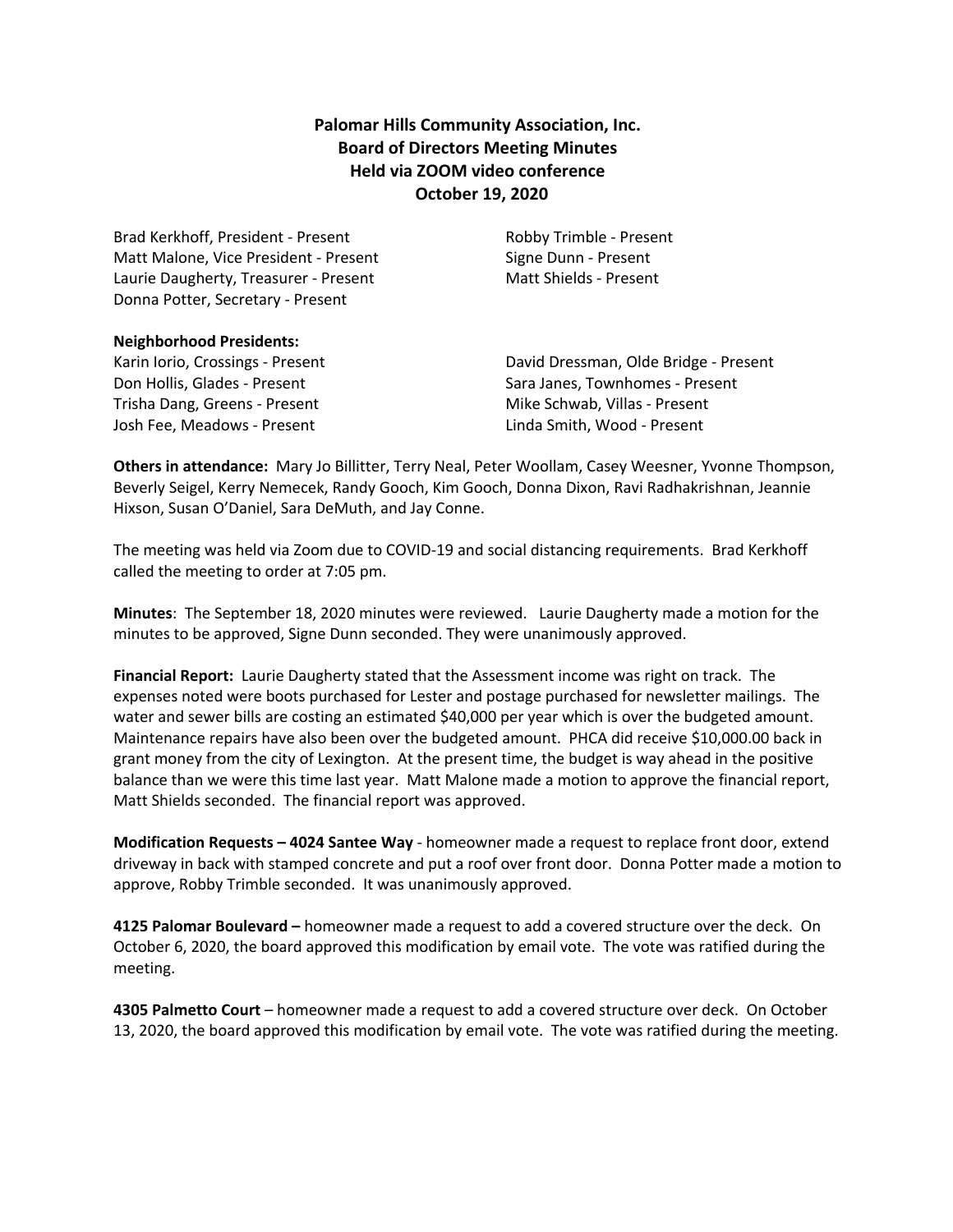# **Neighborhood Reports:**

Crossings - Karin Iorio - All is good.

Glades - Don Hollis - stated that Nadine Goble called and complained about Jay Conne's outside renovations. Mrs. Goble is upset because she said Mr. Conne has trampled grass on her property and has made no effort to rectify the situation.

Greens - Trisha Dang - Applauds everyone who participated in the successful Chili Fest. It was a huge success!

Meadows - Josh Fee - Everything is fine.

Olde Bridge - David Dressman stated that there have been 2 vehicle break ins. The residents would like to establish a neighborhood watch.

Woods - Linda Smith - There is a report of a man walking in a resident back yard. Police were called. Townhomes - Sara Janes - Townhomes business will be discussed in new business agenda.

Villas - Mike Schwab - expressed concern about skateboarders and bicyclist running up and down the streets. Mike said he will get with Cindy Russell to discuss contact with the Lexington streets and roads engineering department to see if speed bumps or humps could be installed.

**New Business:** Cindy Russell said she had gotten request for a roving security company for Palomar for November and December.

Discussion of revised budget draft. The budget presented by Laurie Daugherty is draft #2. Changes made to the budget and the time frame was the discussion tonight and provide feedback and finalize the budget. A copy of the budget will be presented at November's board meeting. Each line item was explained and discussed. We have experienced lower income due to Covid, but we have also had lower expense due to lower expenses. Signe suggested that we do use some of the Capital Expense to replace all windows in the Clubhouse.

Peter Woollam asked if any money was in the budget to dredge the pond and requested if the locust trees along Lyon Drive could be removed. Cindy Russell stated that the city does not require dredging the ponds. Cindy Russell said the trees are owned by the residents and it was their responsibility. Peter requested that the modification committee be established.

Don Hollis inquired about selling the vacant land by the townhome's development. Brad stated that we are waiting to see what the Reserve study results are and then we will proceed with a plan to spend on our Capital projects. Don also asked about what Capital projects we could cut back on. Laurie Daugherty came up with income possibilities in the future and the ways to trim cost.

The Townhomes budget was discussed. At the townhomes October board meeting three (3) committees were dissolved. Sara Janes discussed hiring a property manager for the townhomes and Brad Kerkhoff reiterated that Palomar Hills Association holds responsibility for working with the Townhomes. Brad presented a possible idea of creating a portal that displayed an 8-point submission request for services and repairs needed and the entity that would be responsible. A discussion of the history of the townhomes management and expenditures was discussed in length. Views were presented on the pros and cons of hiring an outside management company for the townhomes and the responsibility that the Palomar Hills Association would encounter. Brad presented an outline of a process that would be feasible to make repairs in the townhomes without putting the current townhome residents in a financial crisis.